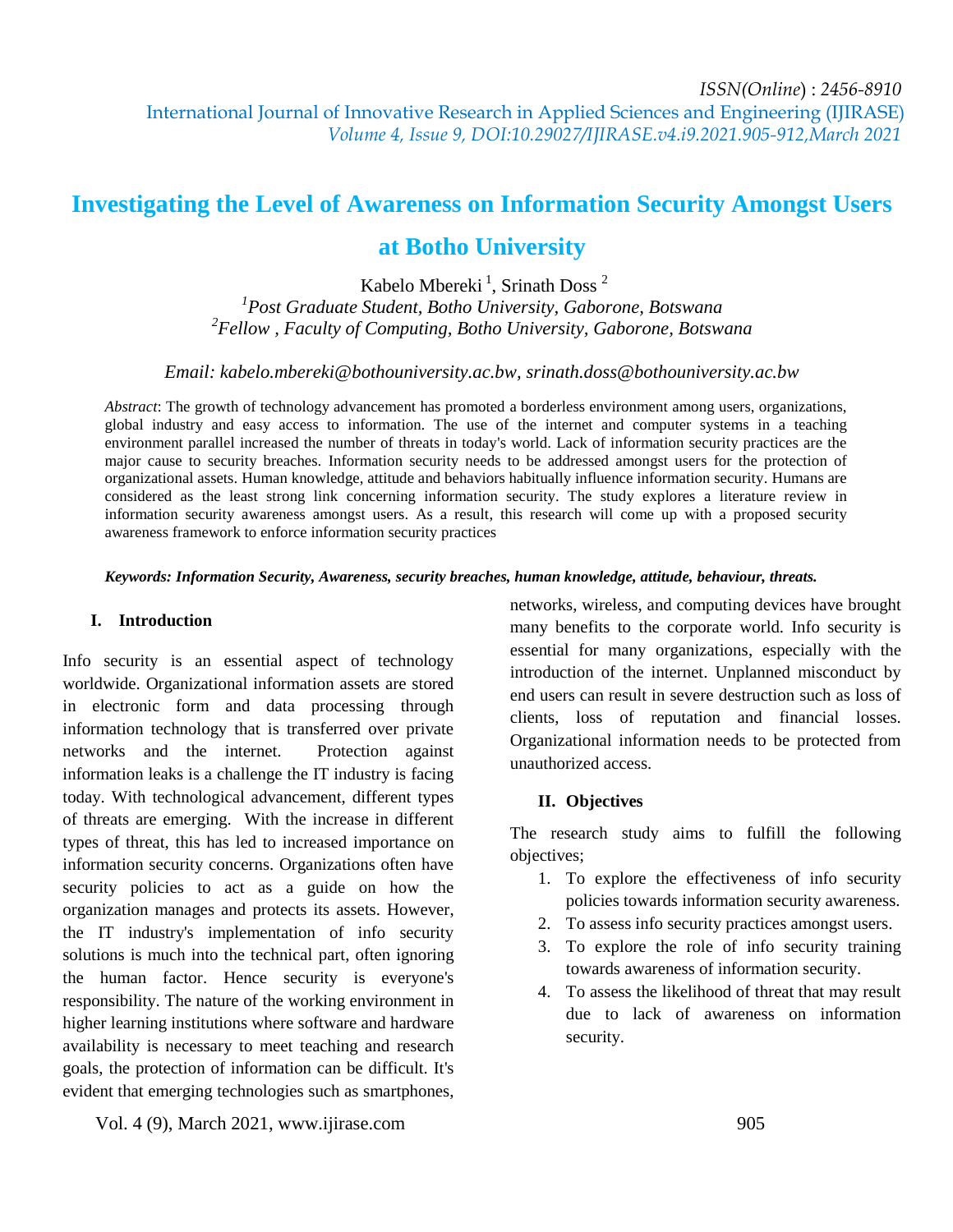5. To study user's knowledge, attitude and behavior about awareness on information security.

# **III. Methodology**

# **a. Quantitative Research Method**

The evaluation procedure presented in this study will focus on quantitative research. Crewell (2003) cited in Williams (2007) defined quantitative research as a collection of quantification data and subject to statistical to support alternative knowledge claims. Klazema (2014) noted that quantitative research focuses more on numerical data. Numerical data can be used for mathematical analyses to investigate what is being observed. Literature review indicates that quantitative research methods such as questionnaires and surveys have been fruitful in the information security study. A number of reasons have been considered by the researcher when choosing quantitative research. The study will be focusing on a large number of users for feedback; therefore, large sets of data will be involved to quantify these to draw conclusions. With such statistics, the analysis can be considered more reliable.

# **b. Data Collection Instruments**

Data collections involve the process of gathering information for various purposes. In research perceptive, it can be defined as gathering information, analysing the variables in a systematic technique to answer research questions, and evaluating the findings. Types of data are classified into two categories, namely primary data and secondary data. Primary data denotes information gathered directly from first-hand sources through questionnaires, observation, and experiments and not subject to any manipulation. Secondary data refers to information collected by someone other than the researcher, such as published data, books, magazines, and journals. The researcher opted to gather primary

data through the use of a questionnaire as a collection instrument. Questionnaires in this context are a necessary instrument for providing valuable facts regarding the level of awareness on information security. Secondary data has helped address the theoretical background of the study with regard to information security awareness. Sources such as books, the internet, journals and research studies have been helpful to support the subject.

# **c. Sampling**

Bordens and Abbott (2011) defined sampling as the practice of choosing a particular number of participants from a defined population as representatives of that particular population. According to Dawson (2002) indicated that from the quantitative research perceptive, it is believed that if sampling is chosen correctly using the right procedure, it is then likely to take a broad view of the results to the entire research population. To clarify the two terms, sample and population, the researcher distinguishes the two terms in the following manner. A sample is the selection of subset of individuals from a larger population. According to Walliman (2011), the sampling procedure is categorized into two, namely, probability sampling and non-probability sampling. According to Kothari (2004), probability sampling is focused on the idea of random sampling, systematic sampling, cluster sampling and stratified sampling. Therefore, probability sampling is a raffle in which a subset of individuals is selected from the population using some mechanical process. The results attained from probability sampling would be assured in terms of probability. The researcher can measure the fault of evaluation or the importance of the results attained from probability sampling. According to Walliman (2011), the selection process should ensure that each individual in the population has an identical opportunity to be chosen.

Vol. 4 (9), March 2021, www.ijirase.com 906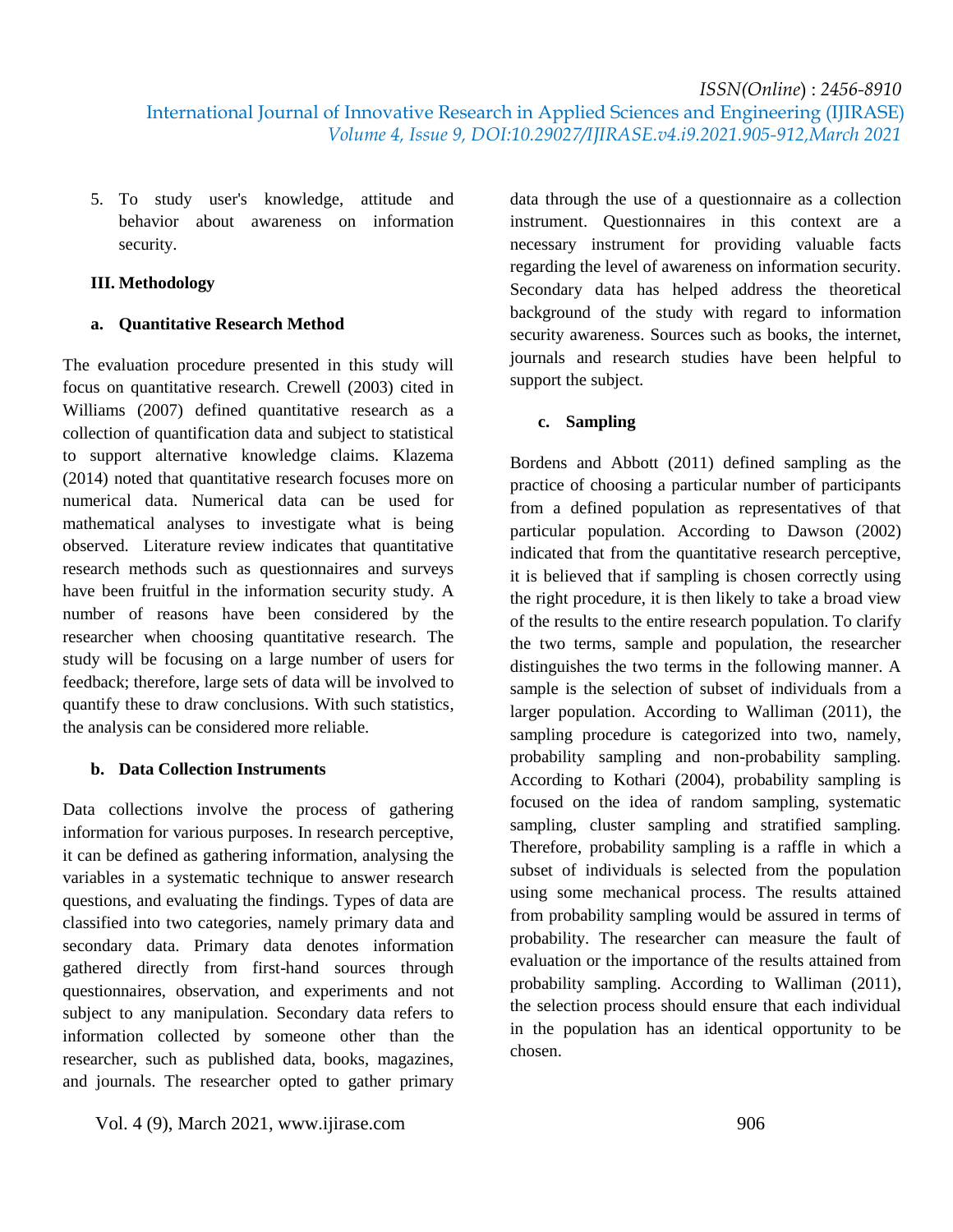International Journal of Innovative Research in Applied Sciences and Engineering (IJIRASE)  *Volume 4, Issue 9, DOI:10.29027/IJIRASE.v4.i9.2021.905-912,March 2021*

#### **d. Target Participants**

Olsen (2012) described participation as the involvement of people or organization in a process facilitated by the researcher. As per the literature review, university staff and students are the common participants in theorytesting research, particularly on information security awareness. Participants involved both Botho University staff and students. Most of the participants had used information systems at certain times and were literate to understand the study instrument. To explore user's knowledge, behaviours and attitude towards information security, 700 participants were involved in the study, 250 were students and 150 members of the staff from the sample size. These participants are in different positions and different backgrounds. The objective was to get different opinions and perspectives from numerous users.

#### **e. Data Analysis**

Sources of data identified in this study include quantitative, which is the primary source of data. A quantitative approach was adopted to explore and examine the level of awareness of information amongst users. Data is analyzed to identify various factors that maximize the level of awareness of information security amongst users. Data collected through a primary survey was compiled and analyzed using a statistical package for social scientists as well as Microsoft excel. Data is scrutinized to remove non-responsive answers. The chapter includes descriptive statistics of the participant's characteristics. The participants features include; gender, age, qualification, field, department, position, and jobtitle.

## **f. Bias Elimination**

According to Sarniak (2015) mentioned, eliminating bias is not to make everyone the same but to make sure that

Vol. 4 (9), March 2021, www.ijirase.com 907

the questions are considerately modeled and distributed to allow participants to disclose their real states without distortions. Hence bias in research can cause misleading results and wrong conclusions. To guard against bias the researcher in this study has developed a questionnaire that uses unbiased wording, style and structure to get reliable results. The researcher designed the right questions relevant to this study. It's imperative for the researcher to target participants that fit the research goals, known as selection bias. Hence surveying the wrong people is completely avoided. According to the literature, review bias can be introduced when raw data is transformed into miscalculated findings. Inappropriate statistical techniques are often the cause that usually leads to incorrect analysis of the questionnaire results. To avoid this from happening, the researcher used a proper statistical test to interpret the results.

#### **g. Ethical Consideration**

R Hussey and Hussey (1997) cited in Ong (2015), states that caution needs to be taken with regard to moral and ethical issues for any research type. The researcher is much aware of the responsibility and respect for research participants taking part in the study. The researcher will thus ensure participants have given informed consent. Participants were given almost a week to complete a questionnaire prepared in goggle form and those questionnaires were sent through their emails. The researcher made it clear to the participants that the study is voluntary if, at any point, they are free to withdraw. Participant's privacy was respected and maintained at all times; everything they shared was treated as confidential. As a result, research participants were free from deception when taking part in this research.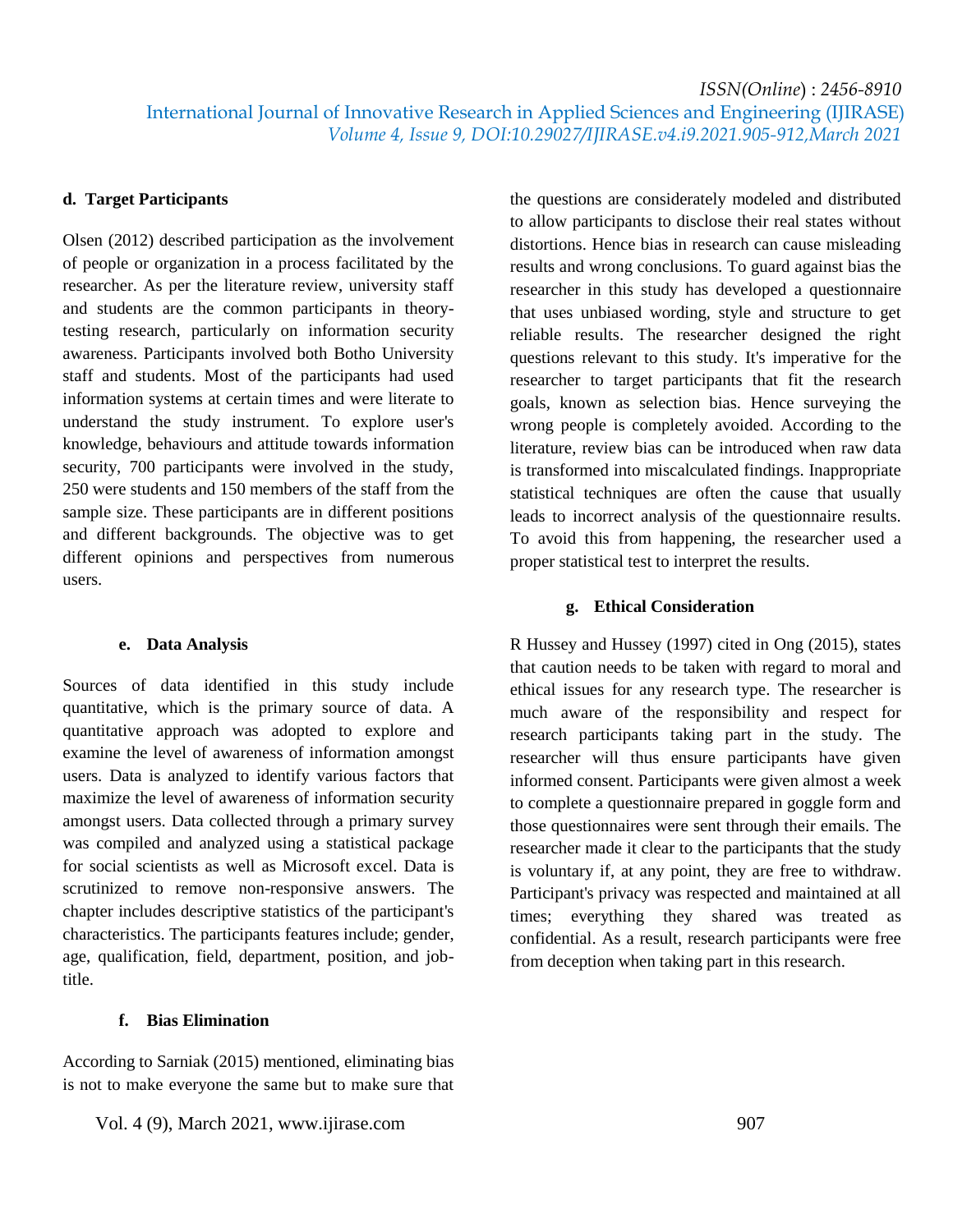International Journal of Innovative Research in Applied Sciences and Engineering (IJIRASE)  *Volume 4, Issue 9, DOI:10.29027/IJIRASE.v4.i9.2021.905-912,March 2021*

# **IV. Technology Description**

# **a. Information Security Overview**

*"Users are the heart of any security system" Matt Bishop* Many organizations make use of technology to store sensitive information that is used for business operations. Before exploring further, it is vital to define few terms that will be used in this context. A review of different sources of information technology terms has revealed numerous definitions. The committee of national security systems cited in Whitman and Mattord (2016) has defined information security as the practice of protecting information and its electronic devices, including the systems that store, and convey information. This means that a business will have a drawback if there is the harm in confidentiality, integrity and availability.

According to Panacea M and Srinath Doss (2017) mentioned, information security comprises people, organizational factors, technology, and the working environment. The technical approach in defending against attacks includes implementing firewalls, access controls, antivirus, authentication and intrusion detection systems. Such measure covers the security model, confidentiality, integrity and availability. Information system security is more technical with less attention on people (Koskosas and Asimopoulos 2011). Tapiwa (2012) mentioned that the connectivity among computer systems and resource sharing has led to intrusion and data theft escalation. Focusing on a technical approach is not enough; therefore, there is a need for human assessment for security matters. Rao and Nayak (2014) as quoted in Haeussinger (2015) states that information security is an endless practice that comprises individuals, procedures and technology. Information security has been scrutinized into three components, as illustrated in figure1.1 **(**Rao and Nayak 2014) (cited Haeussinger 2015). As shown in the below figure 1.1, people as part of information security components consist of computer users, which can be categorized as system administrators, students, and staff in this study.

People's information security component is characterized by an individual's knowledge, behaviour and skills (Lewis & Memon 2013) quoted by (Ong, 2015). Therefore information security threats from people side could be deliberately or unintentional. An organizational component of information security which includes policies and processes, indicates that policies are aimed to inform members of an organization of their mandatory responsibility in protecting organizational information (Lee, 2001). According to Mahabi (2010), corporate policies enforce proper actions within an organization to reduce the abuse of information. According to Wiant (2005) as cited in Mahabi (2010) (Alfred Moselekatsi and Srinath Doss, 2017), emphasized that security policy alone it's not enough; reasonably, it is a setup where a decision can be taken. Therefore policies and procedures must take people into account. The technology components focus much on the technical part of information security. These include the implementation of security software, firewall, intrusion detection system, and regular penetration tests.

#### **V. Results**

This chapter has presented data from students' perspectives as well as staff. Quantitative data analysis was achieved using SPSS and Microsoft excel. There were no missing data during coding and therefore, all the respondents' data were usable during data presentation. Results indicate that both staff and students are not aware of information security policies. Findings from both participants group (staff and students) show that users don't know how to protect themselves from security threats such as pharming, phishing and social engineering. The next chapter will discuss results interpretation, future research as well as the implication of the study.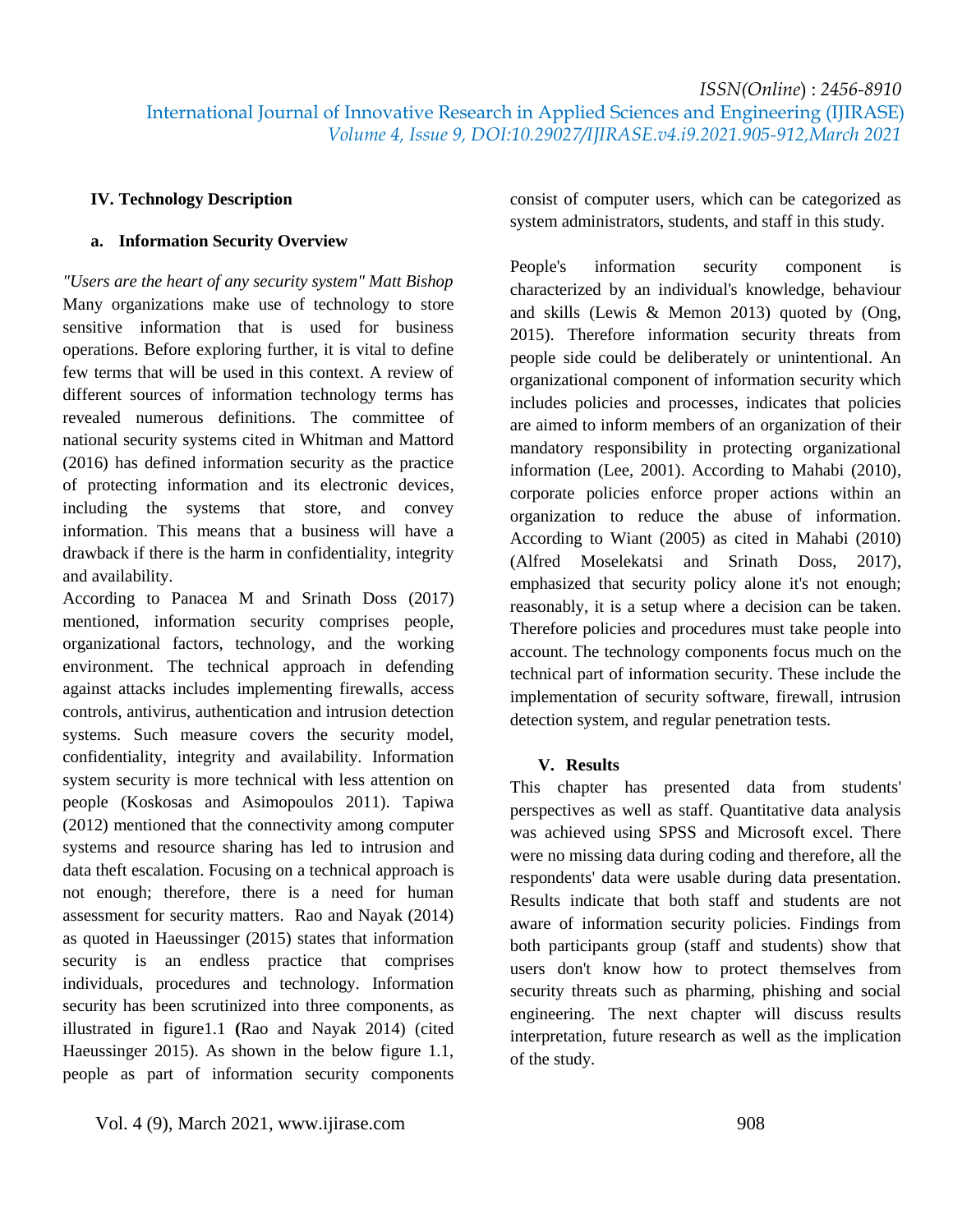International Journal of Innovative Research in Applied Sciences and Engineering (IJIRASE)  *Volume 4, Issue 9, DOI:10.29027/IJIRASE.v4.i9.2021.905-912,March 2021*

#### *b. Business Benefits*

As organizations expand the technology advancement and train their IT personnel, nothing much is done to accelerate awareness of system users' information security, hence making users the weakest linkage in information security. In today's world, cybercriminals are putting more effort into exploring and developing innovative hacking techniques to breach an organization's IT security (Aloul, 2012) and (Baboloki Janet and Srinath Doss,2017).Many organizations have invested much into technical aspects such as intrusion detections system, firewalls and many other technical controls; however, if the end-users are not informed and not following the security measures and practices mentioned in the policy, the legitimacy of security measures loss value. End-user behavior can cripple the organization finances, data loss and loss of repudiation. Such incidents need to be mitigated from the beginning. Therefore, the study's findings will assist Botho University IT managers in developing better plans in implementing user awareness and training programs (information security awareness framework). These will consequently help all Botho University stakeholders to have a better understanding of its policy on information security. Knowledge on information security awareness will help end-users about what to DO and what NOT to do when operating IT devices. Thus assisting the organization to achieve acceptable level of risk. Exploring a non-technical technique based on user's behavior will help the organization focus both on technical and non-technical approaches regarding information security. With the study focusing much on user's behaviour this will also help them appreciate their efforts or contribution towards keeping organizational information safe. In conclusion, with the above, an investigation on the level of awareness on information security will contribute to existing information security knowledge.

# VI. Conclusions

#### *a. Future research*

New findings and recommendations are identified in this study to improve information security in Botho University. Further research is required to conduct the effectiveness of the recommended information security framework of this research. Moreover, future research should be inclusive of end-users interviews so that the researcher can get depth on information security practice. The research can also look into tertiary education in Botswana so that there can be a comparison of tertiary education results. Hence this comparison can provide a better understanding on information security awareness in an academic environment. Future research should use multiple survey methods to gather information about security awareness across a wide set of organizations. With the growth of technology at a high rate, a study on the relationship between gender, age and career are also significant for future research.

### *b. Recommendations*

The recommendations presented here are meant to address, guide Botho University or any similar organizations on successfully operating and managing the information security awareness framework. The proposed solution address lack of information security awareness among users at Botho University is the development of an information security awareness framework. The information security awareness framework is developed to account for the targeted audience profile: Botho University staff and students. Questions such as what behavior we desire to and what knowledge or skills we want our audience acquire and apply are considering the framework development.

The proposed framework is presented in the below figure. The framework is composed of Information security policies, Risk assessment, auditing, information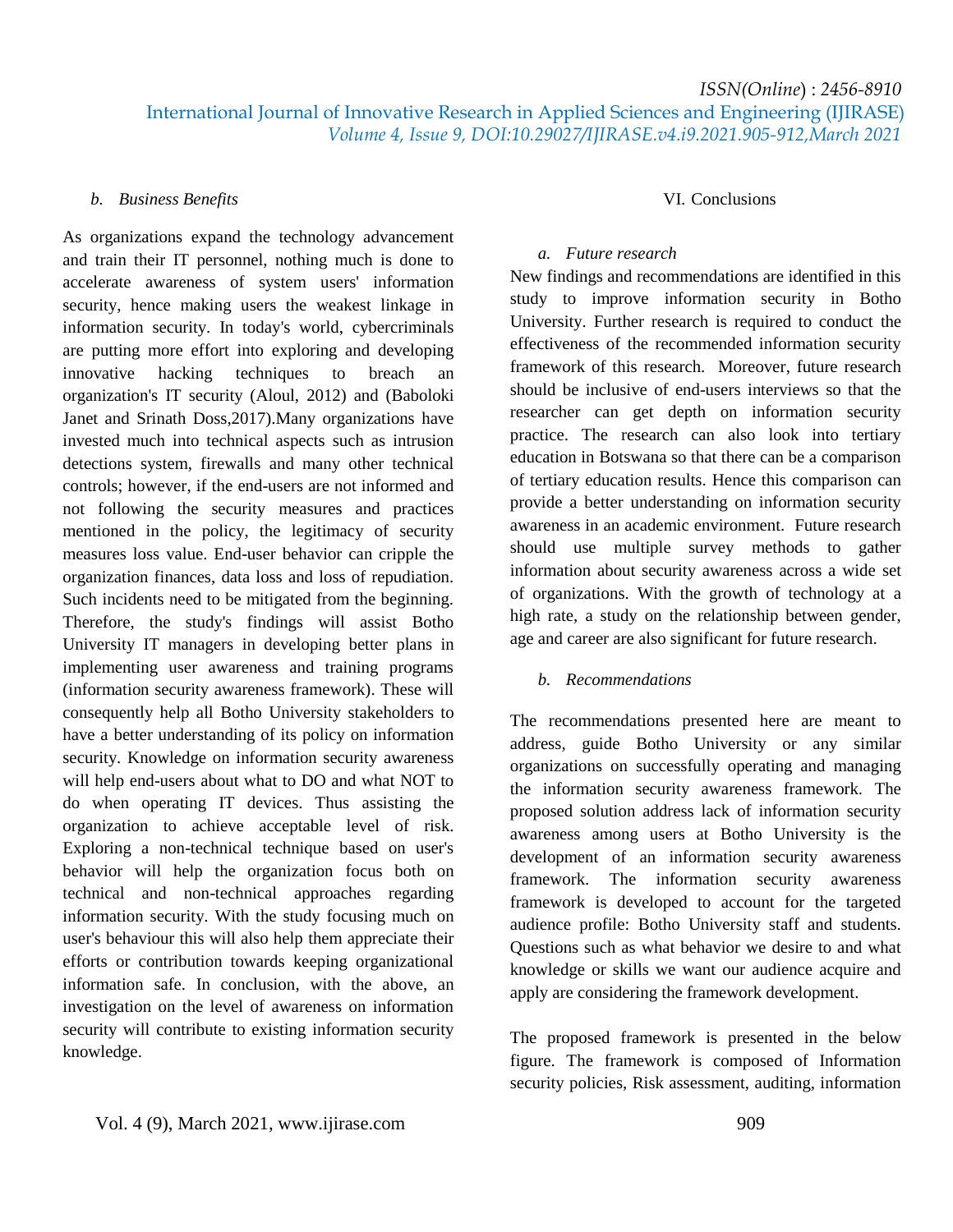International Journal of Innovative Research in Applied Sciences and Engineering (IJIRASE)  *Volume 4, Issue 9, DOI:10.29027/IJIRASE.v4.i9.2021.905-912,March 2021*

security awareness training and compliance. The framework also addresses people and security control to achieve risk reduction. As depicted in figure 24, Business objectives and security threats are the driving

forces in the information security awareness framework. Therefore the framework must be aligned with information security threats along with the business objectives of the organization.



Fig.1. Information security awareness framework

#### *c. Conclusion*

Technology is the driving force for information security. For information security awareness to be effective, it is supposed to be part of every individual within the organization. Or else, organizations will find themselves being exposed to information security gaps because they had little input to information security awareness. As already mentioned, with well-defined information security policy makes a successful security framework. This study has answered the research questions based on

Vol. 4 (9), March 2021, www.ijirase.com 910

the questionnaire analysis from students and staff. Literature review was conducted and a study was designed to conduct quantitative research. The questionnaire analysis entailed 201 participants. The lesson learned in this study is that information security awareness is very critical to organizations. Through information security awareness training, end-users will gain more knowledge on security issues. Limitations of the research were discussed to give room more opening for upcoming research.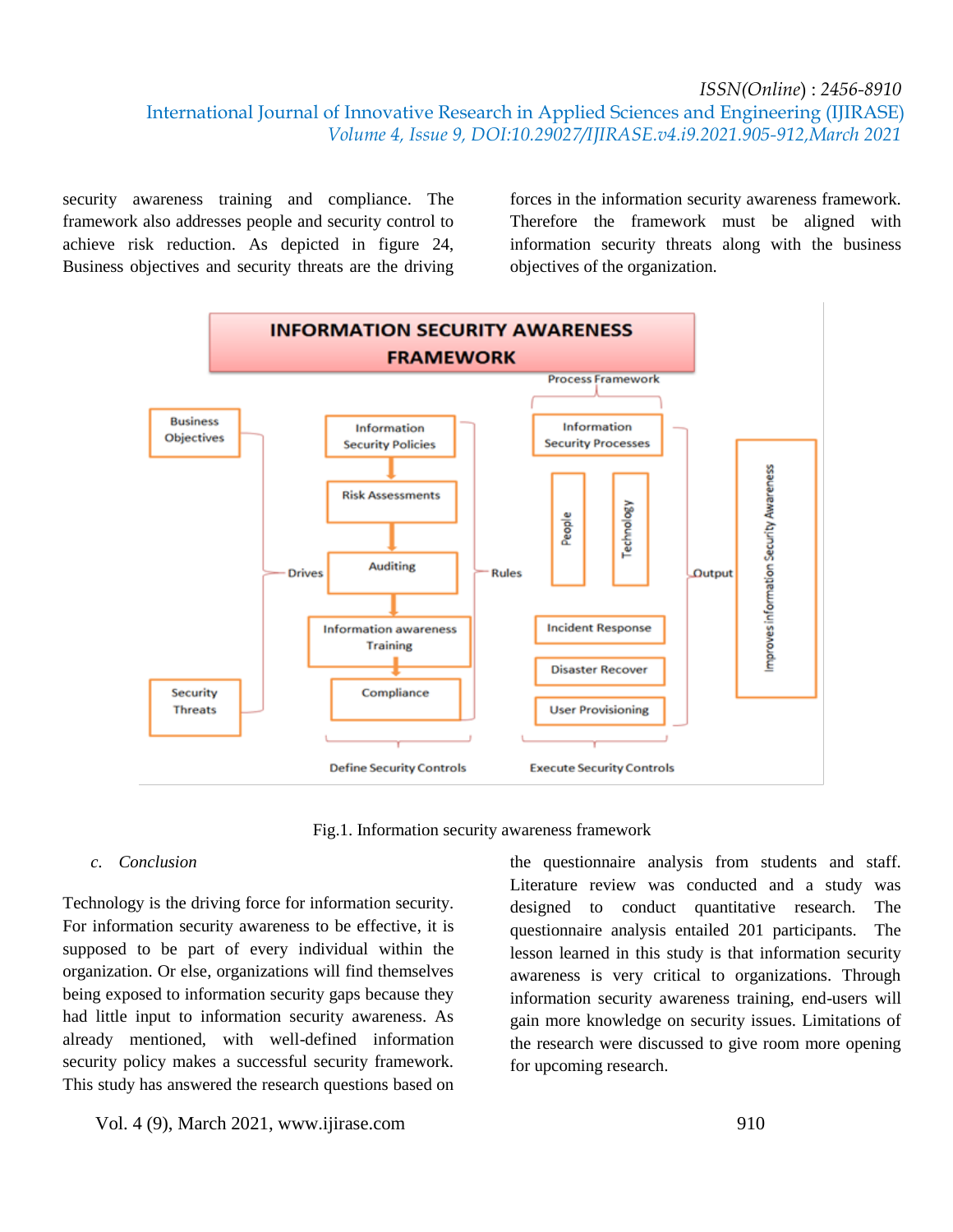International Journal of Innovative Research in Applied Sciences and Engineering (IJIRASE)  *Volume 4, Issue 9, DOI:10.29027/IJIRASE.v4.i9.2021.905-912,March 2021*

#### **REFERENCES**

- [1]. A. Aloul, F. (2012). The Need for Effective Information Security Awareness. *JOURNAL OF ADVANCES IN INFORMATION TECHNOLOGY*, 3(3), pp.176-181.
- [2]. Adéle Da Veiga, (2016) "Comparing the information security culture of employees who had read the information security policy and those who had not: Illustrated through an empirical study*", Information& Computer Security*, Vol. 24 Issue: 2, pp.139-151, https://doi.org/10.1108/ICS-12-2015-0048
- [3]. Agarwal, D. and Garg, M. (2012). The Importance of Communication within Organizations: A Research on Two Hotels in Uttarakhand. *Journal of Business and Management (IOSRJBM)*, 3(2), pp.40-49.
- [4]. Ahlan, A., Lubis, M. and Lubis, A. (2015). Information Security Awareness at the Knowledge-Based Institution: Its Antecedents and Measures. *Procedia Computer Science*, 72, pp.361-373
- [5]. Alavi, R. (2016). *A Risk-Driven Investment Model for Analysing Human Factors in Information Security*. Ph.D. University of East London.
- [6]. ALHOGAIL, A. and MIRZA, D. (2014). A FRAMEWORK OF INFORMATION SECURITY CULTURE CHANGE. *Journal of Theoretical and Applied Information Technology*, 64(2), pp.541-548.
- [7]. Aliti, A. (2011). *Employees' Role in Improving Information Systems Security*. Masters. Linnaeus University.
- [8]. Aloul, F. (2012). The Need for Effective Information Security Awareness. *JOURNAL OF ADVANCES IN INFORMATION TECHNOLOGY*, Vol 3(NO.3), p.1.
- [9]. Al-Shehri, Y. (2012). Information Security Awareness and Culture. *British Journal of Arts and Social Sciences*, 6(1), pp.61-68.
- [10]. Arachchilage, N. (2012). *Security Awareness of Computer Users: A Game Based Learning Approach*. Ph.D. Brunel University.
- [11]. Arachchilage, N. (2012). *Security Awareness of Computer Users: A Game Based Learning Approach*. Ph.D. Brunel University.
- [12]. Arizzi, R. (n.d.). *History of Information Security | Study.com*. [online] Study.com. Available at: [http://study.com/academy/lesson/history-of](http://study.com/academy/lesson/history-of-information-security.html)[information-security.html](http://study.com/academy/lesson/history-of-information-security.html) [Accessed 23 Nov. 2017].
- [13]. Banfield, J. (2016). *A Study of Information Security Awareness Program Effectiveness in Predicting End-*

*User Security Behavior*. Ph.D. Eastern Michigan University.

- [14]. Barua, A. (2013). METHODS FOR DECISION-MAKING IN SURVEY QUESTIONNAIRES BASED ON LIKERT SCALE. *Journal of Asian Scientific Research*, 3(1), pp.35-38.
- [15]. Bilal Khan (2011). Effectiveness of information security awareness methods based on psychological theories. *AFRICAN JOURNAL OF BUSINESS MANAGEMENT*, 5(26).
- [16]. Bird, D. (2009). The use of questionnaires for acquiring information on public perception of natural hazards and risk mitigation – a review of current knowledge and practice. *Natural Hazards and Earth System Sciences*.
- [17]. Birmingham, P, & Wilkinson, D (2003). Using Research Instruments : A Guide for Researchers, Taylor and Francis, Abingdon, Oxon. Available from: ProQuestEbook Central. [11 September 2017].
- [18]. Bishop, M. (2008). *Introduction to computer security*. Boston: Addison-Wesley, pp.35-36.
- [19]. Bordens, K. and Abbott, B. (2011). *Research design and methods*. 8th ed. New York: McGraw-Hill, pp.261-262.
- [20]. Chan, H. and Mubarak, S. (2012). Significance of Information Security Awareness in the Higher Education Sector. *International Journal of Computer Applications*, 60(10), pp.23-31.
- [21]. Chang, A. (2015). *Theory of Planned Behavior & Smoking*. [online] LIVESTRONG.COM. Available at: [http://www.livestrong.com/article/221185-theory](http://www.livestrong.com/article/221185-theory-of-planned-behavior-smoking/)[of-planned-behavior-smoking/](http://www.livestrong.com/article/221185-theory-of-planned-behavior-smoking/) [Accessed 26 Jul. 2017].
- [22]. Chen, C. C., Shaw, R. S., & Yang, S. C. (2006). MITIGATING INFORMATION SECURITY RISKS BY INCREASING USER SECURITY AWARENESS: A CASE STUDY OF AN INFORMATION SECURITY AWARENESS SYSTEM. *Information Technology, Learning, and Performance Journal, 24*(1), 1-14. Retrieved from [https://search.proquest.com/docview/219838539?acc](https://search.proquest.com/docview/219838539?accountid=166551) [ountid=166551](https://search.proquest.com/docview/219838539?accountid=166551)
- [23]. Cohen, M. (2017). *The Human Element of Information Security | Consulting Services | Clareity*. [online] Clareity.com. Available at: [https://clareity.com/security/the-human-element-of](https://clareity.com/security/the-human-element-of-information-security/)[information-security/](https://clareity.com/security/the-human-element-of-information-security/) [Accessed 26 Jul. 2017].

Vol. 4 (9), March 2021, www.ijirase.com 911